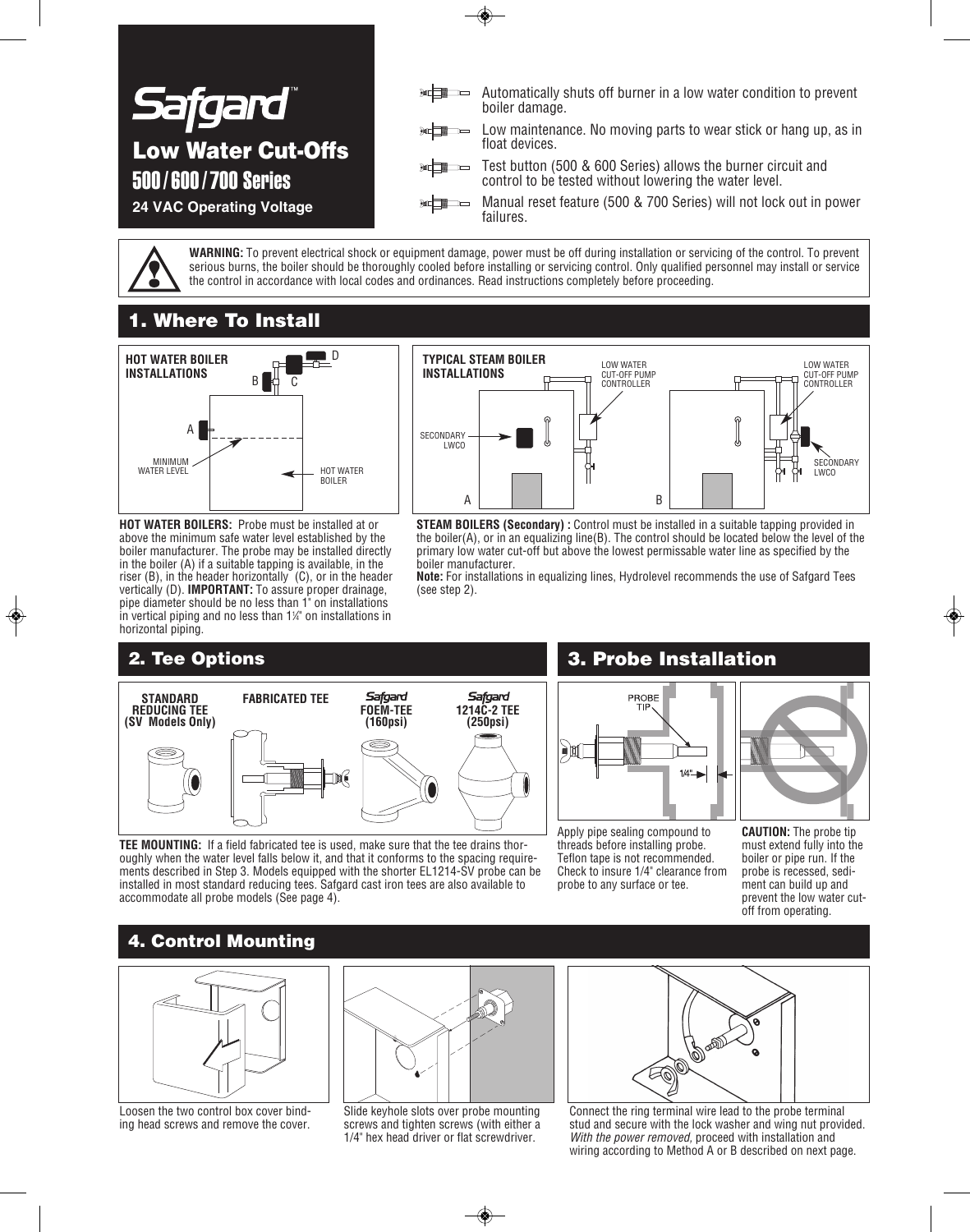### **WIRING METHOD A:** SAME POWER SOURCE FOR CONTROL AND BURNER CIRCUIT.



age (24 VAC, 60 HZ) to terminal 1. Connect the neutral lead to terminal 2. 24 VAC, 60 HZ must be supplied to terminals 1 and 2 for internal operation of the control.

Install a jumper between terminal **A2** 1 and terminal P1. Power from terminal P1 is supplied to terminal P2 through the control relay when water is at the probe.



**1 P1 P2 A**

**ALAR** 



neutral. Connect terminal P2 to burner circuit in series with other limit controls. Consult boiler manufacturer instructions for proper terminal connections. Control should be wired in series with and before other circuits.

Optional alarm connection. Connect alarm common to terminal 2. Connect alarm hot to terminal A.



**Upon completion of wiring, replace control box cover.**

### **WIRING METHOD B:** SEPARATE POWER SOURCE FOR CONTROL AND BURNER CIRCUIT.

**2 P1 P2 A BURNER POWER SOURCE 24VAC 60HZ 1 NEUTRAL HOT B1**

**B1**Connect the hot lead of the input voltage (24 VAC, 60 HZ) to terminal 1. Connect the neutral lead to terminal 2. 24 VAC, 60 HZ must be supplied to terminals 1 and 2 for internal operation of the control.

Connect hot lead from the 24 VAC Connect hot lead from the 24 VAC<br>or 120 VAC burner power source to **B2** terminal P1. This terminal supplies power to terminal P2 in normal operating conditions when water is at the probe. Connect neutral to burner circuit. Note: consult boiler manufacturer instructions for proper terminal connections.



**B3** Connect terminal P2 to burner circuit in series with and before other limit controls.

Optional alarm connection. Connect**B4** alarm hot to terminal A. Connect alarm common to neutral of the burner power source.

**Upon completion of wiring, replace control box cover.**



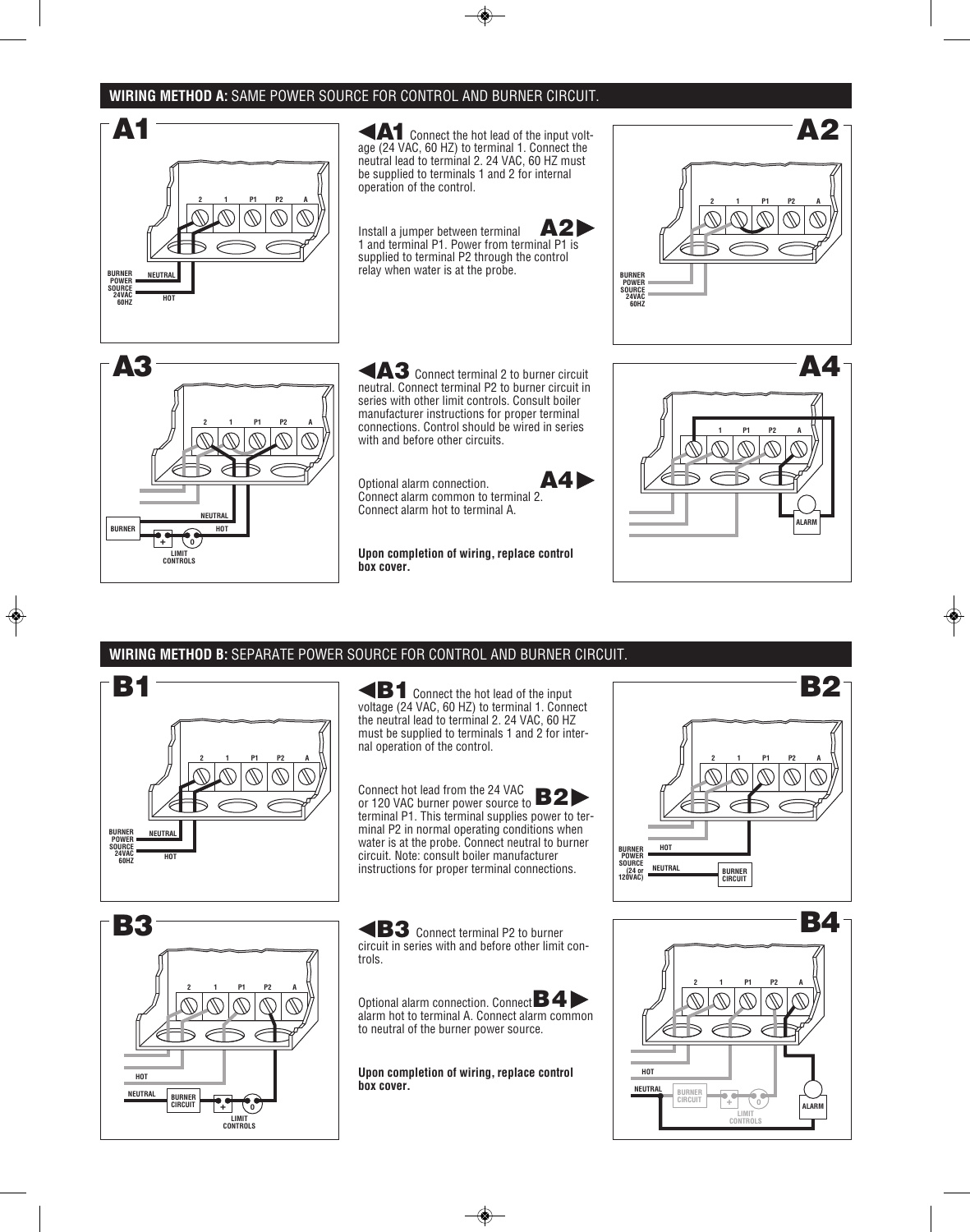### **WIRING METHOD C: SECONDARY CUT-OFF**

When a Safgard 500/700 is used as a secondary low water cut-off on a steam boiler, the following wiring instructions should be used. The diagram below depicts the 500/700 as a secondary control wired in series with a Safgard Model 400/CG400. Consult boiler manufacturer's instructions for the location of a tapping recommended for a secondary low water cut-off. **CAUTION** – Model 500/700 should not be used as a primary cut-off on a steam boiler.

#### SAME POWER SOURCE FOR CONTROL AND BURNER CIRCUIT



### SEPARATE POWER SOURCE FOR CONTROL AND BURNER CIRCUIT



### ALTERNATE WIRING: SECONDARY CUT-OFF WITH *CRITICAL DIFFERENTIAL*

On some installations it may be necessary to mount the secondary cut-off at a level in close proximity to the primary cut-off level. In these situations, when the primary low water cut-off shuts down the boiler, the water line can settle below the secondary cut-off causing nuisance lockouts. The wiring diagram at the right is designed to prevent these lockouts. **NOTE:** This wiring method can only be used if the power supply from the primary cut-off is 24 VAC.



# **OPERATING INSTRUCTIONS**

### **700 Series:** *Manual Reset*

- **1.** With the water level above the probe, turn on the power and set the thermostat to call for heat. The burner will fire immediately. The LED lamps should be off.
- **2.** Slowly lower the water level below the probe. The amber light will come on and the burner will shut down within two seconds.
- **3. Wait 3O seconds.** The red LED lamp will come on indicating that the control is locked-out.
- **4.** Raise the water above the probe. The red LED lamp will remain lit and the burner will not fire.
- **5.** Push the RESET button to reset the control and restore burner operation.

#### **600 Series:** *Automatic Reset & Test Button*

- **1.** With the water level above the probe, turn on the power and set the thermostat to call for heat. The burner will fire immediately. The LED lamp should be off.
- **2.** Push the test button on the top of the control to simulate a low water condition. The LED lamp will light and the burner will shut down within two seconds.

#### **500 Series:** *Manual Reset & Test Button*

Follow the operating instructions for the 700 & 600 Series above.

- **Note:** To test the manual reset feature on the 500 Series without lowering the water level: **1.** Push and **hold down** the TEST button. The red LED lamp will come on in approximately **3O seconds** indicating that the control is locked-out.
- **2.** Once the red LED is lit, release the TEST button. The burner will not fire.
- **3.** Push the RESET button to reset the control and restore burner operation.

# **TROUBLE SHOOTING**

#### **IF THE BURNER DOES NOT SHUT DOWN**

If the burner does not shut down when the water drops below the probe:

- **1.** Remove power immediately and re-check wiring.
- **2.** Remove power and check for adequate clearance from the probe to any surface within the boiler or tee.

#### **IF THE BURNER DOES NOT FIRE**

- **1.** Make sure water is at probe and probe lead wire is properly secured to the terminal.
- **2.** Check for proper ground between probe and boiler shell. Excessive use of Teflon tape or sealing compound may insulate the probe from the boiler shell.
- **3.** Re-check wiring and test for correct incoming voltage.

#### **IF THE RED LED LAMP IS ON**

The red LED lamp indicates that the control is locked-out. This feature will activate if the boiler experiences a low water condition exceeding 30 seconds in duration. **IMPORTANT:** Do not reset control until the cause of the low water condition is corrected. **CAUTION: Do not add water until boiler is cool.**

# **MAINTENANCE**

To ensure optimum performance, inspect probe annually. Clean any scale or build-up from the probe using a scouring pad or steel wool. Re-install the probe and test control in accordance with the Operating Instructions.